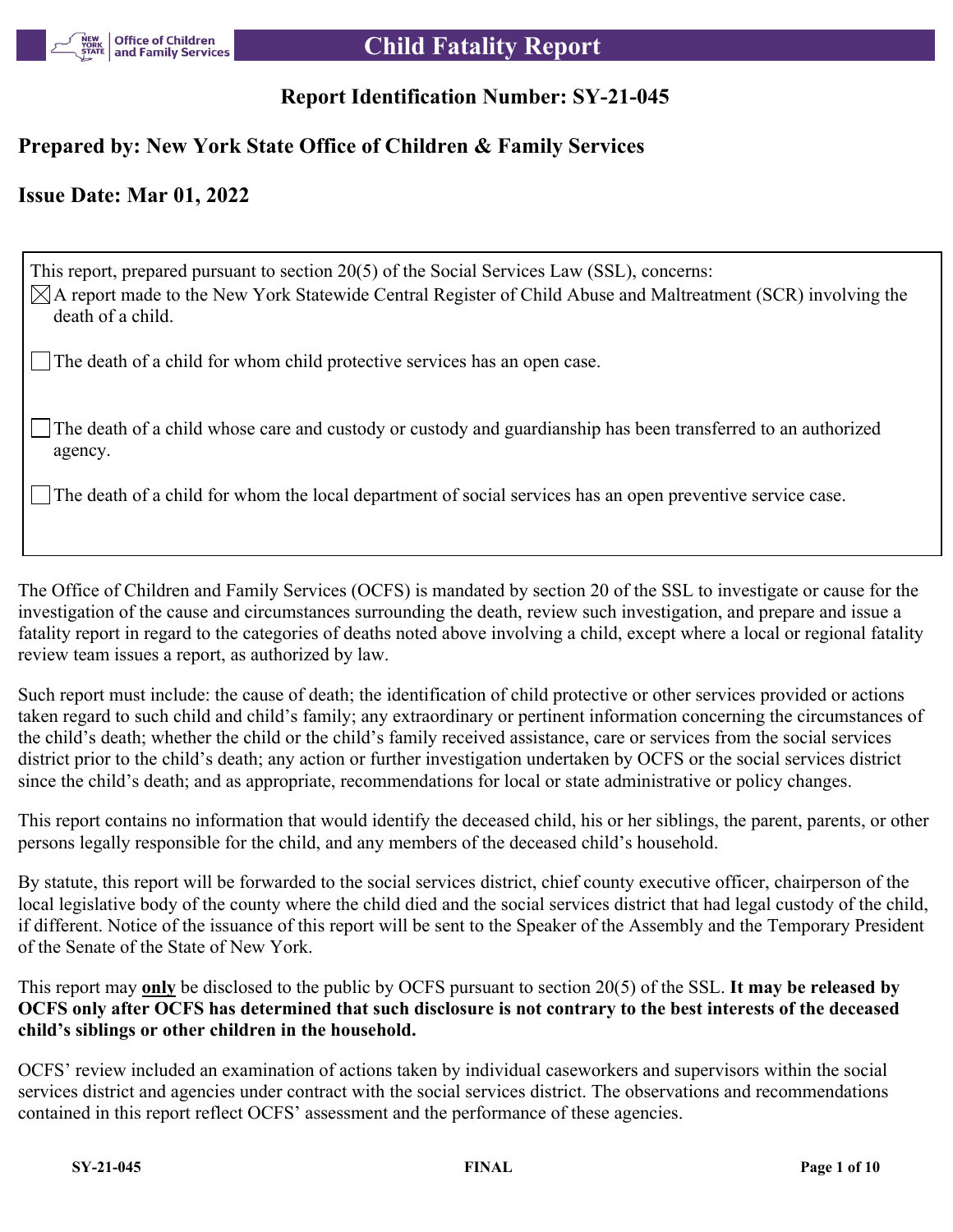

# **Abbreviations**

| <b>Relationships</b>                                 |                                                                       |                                       |  |
|------------------------------------------------------|-----------------------------------------------------------------------|---------------------------------------|--|
| <b>BM-Biological Mother</b>                          | <b>SM-Subject Mother</b>                                              | SC-Subject Child                      |  |
| <b>BF-Biological Father</b>                          | SF-Subject Father                                                     | OC-Other Child                        |  |
| MGM-Maternal Grand Mother                            | <b>MGF-Maternal Grand Father</b>                                      | FF-Foster Father                      |  |
| PGM-Paternal Grand Mother                            | PGF-Paternal Grand Father                                             | DCP-Day Care Provider                 |  |
| MGGM-Maternal Great Grand Mother                     | MGGF-Maternal Great Grand Father                                      | PGGF-Paternal Great Grand Father      |  |
| PGGM-Paternal Great Grand Mother                     | MA/MU-Maternal Aunt/Maternal Uncle PA/PU-Paternal Aunt/Paternal Uncle |                                       |  |
| <b>FM-Foster Mother</b>                              | <b>SS-Surviving Sibling</b>                                           | <b>PS-Parent Sub</b>                  |  |
| CH/CHN-Child/Children                                | <b>OA-Other Adult</b>                                                 |                                       |  |
|                                                      | Contacts                                                              |                                       |  |
| <b>LE-Law Enforcement</b>                            | <b>CW-Case Worker</b>                                                 | CP-Case Planner                       |  |
| Dr.-Doctor                                           | ME-Medical Examiner                                                   | <b>EMS-Emergency Medical Services</b> |  |
| DC-Day Care                                          | FD-Fire Department                                                    | <b>BM-Biological Mother</b>           |  |
| <b>CPS-Child Protective Services</b>                 |                                                                       |                                       |  |
|                                                      | <b>Allegations</b>                                                    |                                       |  |
| <b>FX-Fractures</b>                                  | <b>II-Internal Injuries</b>                                           | L/B/W-Lacerations/Bruises/Welts       |  |
| S/D/S-Swelling/Dislocation/Sprains                   | C/T/S-Choking/Twisting/Shaking                                        | B/S-Burns/Scalding                    |  |
| P/Nx-Poisoning/ Noxious Substance                    | <b>XCP-Excessive Corporal Punishment</b>                              | PD/AM-Parent's Drug Alcohol Misuse    |  |
| CD/A-Child's Drug/Alcohol Use                        | <b>LMC-Lack of Medical Care</b>                                       | <b>EdN-Educational Neglect</b>        |  |
| <b>EN-Emotional Neglect</b>                          | <b>SA-Sexual Abuse</b>                                                | M/FTTH-Malnutrition/Failure-to-thrive |  |
| IF/C/S-Inadequate Food/ Clothing/<br>Shelter         | <b>IG-Inadequate Guardianship</b>                                     | LS-Lack of Supervision                |  |
| Ab-Abandonment                                       | OTH/COI-Other                                                         |                                       |  |
|                                                      | <b>Miscellaneous</b>                                                  |                                       |  |
| <b>IND-Indicated</b>                                 | UNF-Unfounded                                                         | SO-Sexual Offender                    |  |
| Sub-Substantiated                                    | Unsub-Unsubstantiated                                                 | <b>DV-Domestic Violence</b>           |  |
| LDSS-Local Department of Social                      | <b>ACS-Administration for Children's</b>                              | NYPD-New York City Police             |  |
| Service                                              | Services                                                              | Department                            |  |
| PPRS-Purchased Preventive<br>Rehabilitative Services | TANF-Temporary Assistance to Needy<br>Families                        | FC-Foster Care                        |  |
| MH-Mental Health                                     | <b>ER-Emergency Room</b>                                              | <b>COS-Court Ordered Services</b>     |  |
| <b>OP-Order of Protection</b>                        | <b>RAP-Risk Assessment Profile</b>                                    | FASP-Family Assessment Plan           |  |
| <b>FAR-Family Assessment Response</b>                | Hx-History                                                            | Tx-Treatment                          |  |
| <b>CAC-Child Advocacy Center</b>                     | PIP-Program Improvement Plan                                          | yo-year(s) old                        |  |
| <b>CPR-Cardiopulmonary Resuscitation</b>             | ASTO-Allowing Sex Abuse to Occur                                      |                                       |  |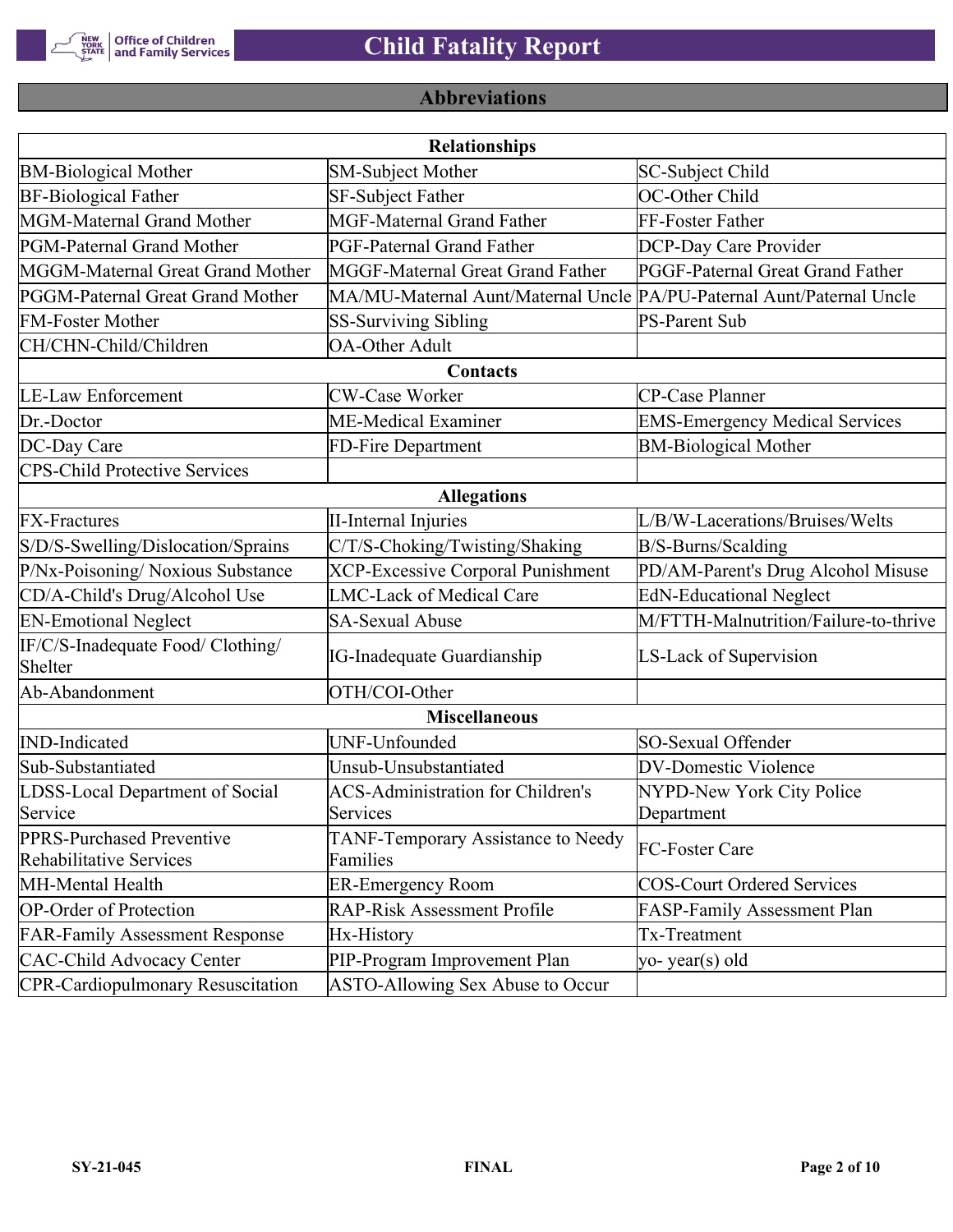

#### **Case Information**

**Report Type:** Child Deceased **Jurisdiction:** Lewis **Date of Death:** 09/19/2021

**Age:** 4 year(s) **Gender:** Male **Initial Date OCFS Notified:** 09/19/2021

#### **Presenting Information**

Lewis County Department of Social Services (LCDSS) received a report from the SCR alleging that on 9/19/21, the father took the 4-year-old subject child with him to work on a farm. While at the farm, the father left the subject child in the barn without supervision. The father proceeded to drive heavy farm machinery. The child left the barn and stood behind the moving machinery that the father was driving. The father could not see the child, and backed up over him. At 9:18AM, emergency services were called and arrived on scene a short time later. First responders applied CPR on the child on scene and en route to the hospital. The child presented to the hospital with a traumatic brain injury and could not be revived. The child was pronounced dead at 10:02AM.

#### **Executive Summary**

On 9/19/21, LCDSS received an SCR report regarding the death of the 4-year-old male subject child that occurred on the same date. At the time of the subject child's death, he resided with his mother, father, and 10-year-old sibling.

The investigation revealed the father brought the subject child with him to work on their family hobby farm. Upon arrival at the farm, the father asked the child if he would like to ride on the skid steer, a small engine-powered machine, but the child declined. The child walked towards the back of the barn where the chickens were housed while the father drove the machinery. The father backed the skid steer out of the barn and along the side of his truck. He heard the subject child scream and found the subject child laying on the ground behind the skid steer. The father called 911 and began CPR at the instruction of the 911 operator. First responders arrived and transported the subject child to the emergency room. The child was pronounced deceased at 10:02AM.

An autopsy was performed and the final report was pending at the time of this writing. A law enforcement investigation was conducted and closed finding no criminality.

LCDSS spoke with family members and collateral sources, which included law enforcement, medical staff, and the medical examiner. LCDSS determined there was credible evidence to substantiate the DOA/Fatality, Lack of Supervision, Fractures, Internal Injuries, and Inadequate Guardianship allegations against the father regarding the subject child. LCDSS found the subject child was not being appropriately supervised while at the farm with his father. The father was on farm equipment and was not providing eyes on supervision to the child. The father backed over the child, causing a skull fracture and internal injuries. Though the father told the child not to go near the farm equipment, the child did not have the mental capacity to understand the dangers associated with the equipment. Additionally, the father provided information that, when in the skid steer, he could only see what was directly in front of him and could not see behind or to the side of the skid steer.

## **Findings Related to the CPS Investigation of the Fatality**

**Safety Assessment:**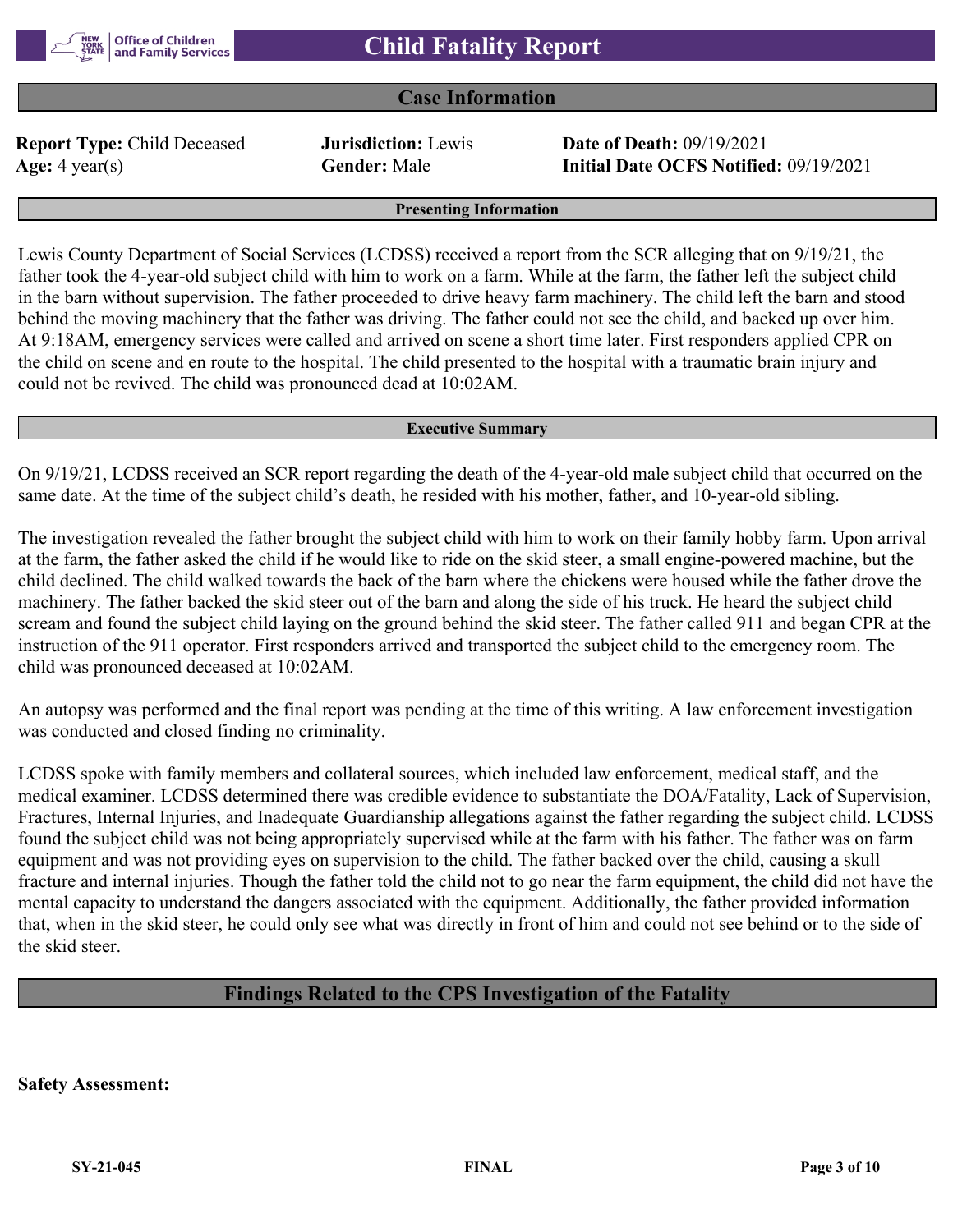

# **Child Fatality Report**

| Was sufficient information gathered to make the decision recorded on |
|----------------------------------------------------------------------|
| the:                                                                 |

| <b>Approved Initial Safety Assessment?</b><br>$\circ$                                                                                                                    | Yes                                                                          |
|--------------------------------------------------------------------------------------------------------------------------------------------------------------------------|------------------------------------------------------------------------------|
| Safety assessment due at the time of determination?<br>$\circ$                                                                                                           | Yes                                                                          |
| Was the safety decision on the approved Initial Safety Assessment<br>appropriate?                                                                                        | Yes                                                                          |
| <b>Determination:</b>                                                                                                                                                    |                                                                              |
| Was sufficient information gathered to make determination(s) for all<br>$\bullet$<br>allegations as well as any others identified in the course of the<br>investigation? | Yes, sufficient information was<br>gathered to determine all<br>allegations. |
| Was the determination made by the district to unfound or indicate<br>appropriate?                                                                                        | Yes                                                                          |
| <b>Explain:</b>                                                                                                                                                          |                                                                              |
| The case was appropriately indicated and closed once case objectives were met.                                                                                           |                                                                              |
| Was the decision to close the case appropriate?                                                                                                                          | Yes                                                                          |
| Was casework activity commensurate with appropriate and relevant statutory Yes<br>or regulatory requirements?                                                            |                                                                              |
| Was there sufficient documentation of supervisory consultation?                                                                                                          | Yes, the case record has detail of the<br>consultation.                      |

## **Explain:**

Casework activity was commensurate with case circumstances.

## **Required Actions Related to the Fatality**

Are there Required Actions related to the compliance issue(s)?  $\Box$  Yes  $\Box$  No

## **Fatality-Related Information and Investigative Activities**

| <b>Incident Information</b>                                            |                                |                    |
|------------------------------------------------------------------------|--------------------------------|--------------------|
| <b>Date of Death: 09/19/2021</b>                                       | <b>Time of Death: 10:02 AM</b> |                    |
| Time of fatal incident, if different than time of death:               |                                | $09:18 \text{ AM}$ |
| County where fatality incident occurred:                               |                                | Lewis              |
| Was 911 or local emergency number called?                              |                                | Yes                |
| Time of Call:                                                          |                                | 09:18 AM           |
| Did EMS respond to the scene?                                          |                                | Yes                |
| At time of incident leading to death, had child used alcohol or drugs? |                                | N <sub>o</sub>     |
| Child's activity at time of incident:                                  |                                |                    |
| SY-21-045                                                              | <b>FINAL</b>                   | Page 4 of 10       |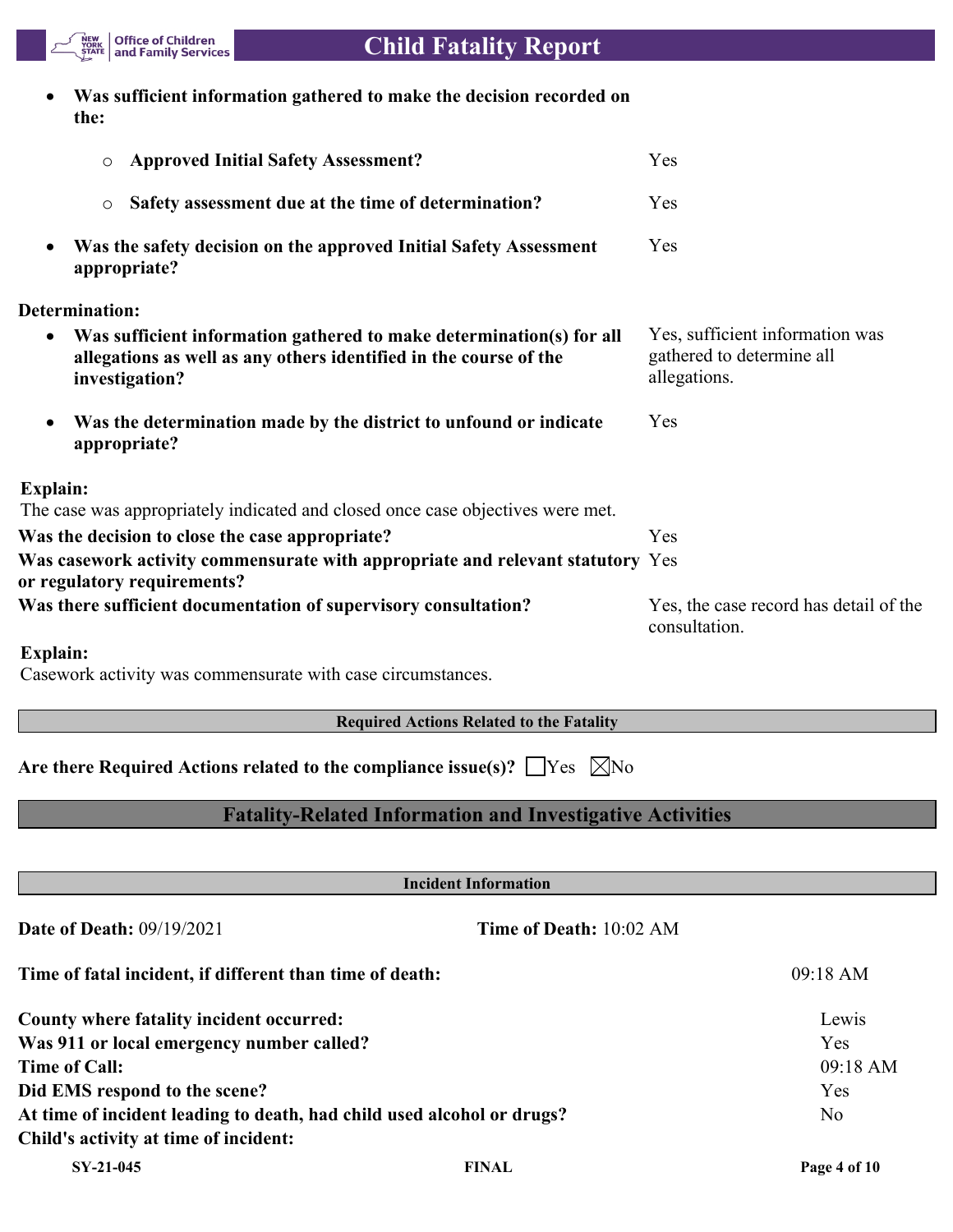| <b>Child Fatality Report</b> |
|------------------------------|
|------------------------------|

| $\Box$ Sleeping     | $\Box$ Working | $\Box$ Driving / |
|---------------------|----------------|------------------|
| $\boxtimes$ Playing | $\Box$ Eating  | $\Box$ Unknown   |
| $\Box$ Other        |                |                  |

**Office of Children<br>and Family Services** 

| ⊔ Working     |
|---------------|
| $\Box$ Eating |

| $\Box$ Sleeping     | <sup>1</sup> Working | Driving / Vehicle occupant |
|---------------------|----------------------|----------------------------|
| $\boxtimes$ Playing | $\perp$ Eating       | <sup>1</sup> Unknown       |

| Did child have supervision at time of incident leading to death? No - but needed<br>At time of incident was supervisor impaired? |        |
|----------------------------------------------------------------------------------------------------------------------------------|--------|
| At time of incident supervisor was:                                                                                              |        |
| $\boxtimes$ Distracted                                                                                                           | Absent |
| $\Box$ Asleep                                                                                                                    | Other: |
| Total number of deaths at incident event:                                                                                        |        |
| Children ages 0-18: 1                                                                                                            |        |
| <b>Adults: 0</b>                                                                                                                 |        |

| <b>Household Composition at time of Fatality</b> |                     |                     |        |                       |
|--------------------------------------------------|---------------------|---------------------|--------|-----------------------|
| <b>Household</b>                                 | <b>Relationship</b> | Role                | Gender | Age                   |
| Deceased Child's Household                       | Deceased Child      | Alleged Victim      | Male   | $ 4 \text{ Year}(s) $ |
| Deceased Child's Household                       | Father              | Alleged Perpetrator | Male   | $38$ Year(s)          |
| Deceased Child's Household                       | Mother              | No Role             | Female | $38$ Year(s)          |
| Deceased Child's Household                       | Sibling             | No Role             | Female | $10$ Year(s)          |

#### **LDSS Response**

LCDSS initiated their investigation into the subject child's death upon receipt of the SCR report on 9/19/21. Within the first 24 hours, they documented a CPS history check for the parents, and spoke to law enforcement, the medical examiner, and the source of the report. Throughout the investigation, LCDSS conducted home visits, interviewed all household members, and assessed the safety of the surviving sibling. Law enforcement, hospital, and pediatric records were reviewed.

LCDSS interviewed the father who reported it was normal for the subject child and sibling to accompany him to the family farm. The father reported there were animals at the farm the children helped care for. The father reported that, on the day of the incident, the subject child went to the farm with him while the mother went to work. The father asked the subject child if he would like to ride with him in the skid steer while he moved bales of hay from his truck to the barn. The child declined and went into the barn where the chickens were located. The father backed the skid steer out of the barn towards the back of his truck to load the hay. In the process of moving the skid steer, the father heard the subject child scream. He drove the skid steer forward about a foot and got out to check on the subject child. He found the subject child laying down behind the skid steer with obvious injuries. The father moved the child to his truck as he was going to drive to the hospital but determined the injuries to the child were too severe and proceeded to call 911. The father started CPR at the direction of the 911 operator while awaiting the arrival of first responders. The maternal grandfather arrived at the farm during this time and the father handed the phone to him while he continued resuscitation efforts. First responders arrived and transported the child to the hospital where he was pronounced dead.

LCDSS interviewed the mother who corroborated the information. The mother reported she was at work at the time of the incident, but it was typical for the children to go to the family farm. The mother did not have additional information regarding the fatal incident.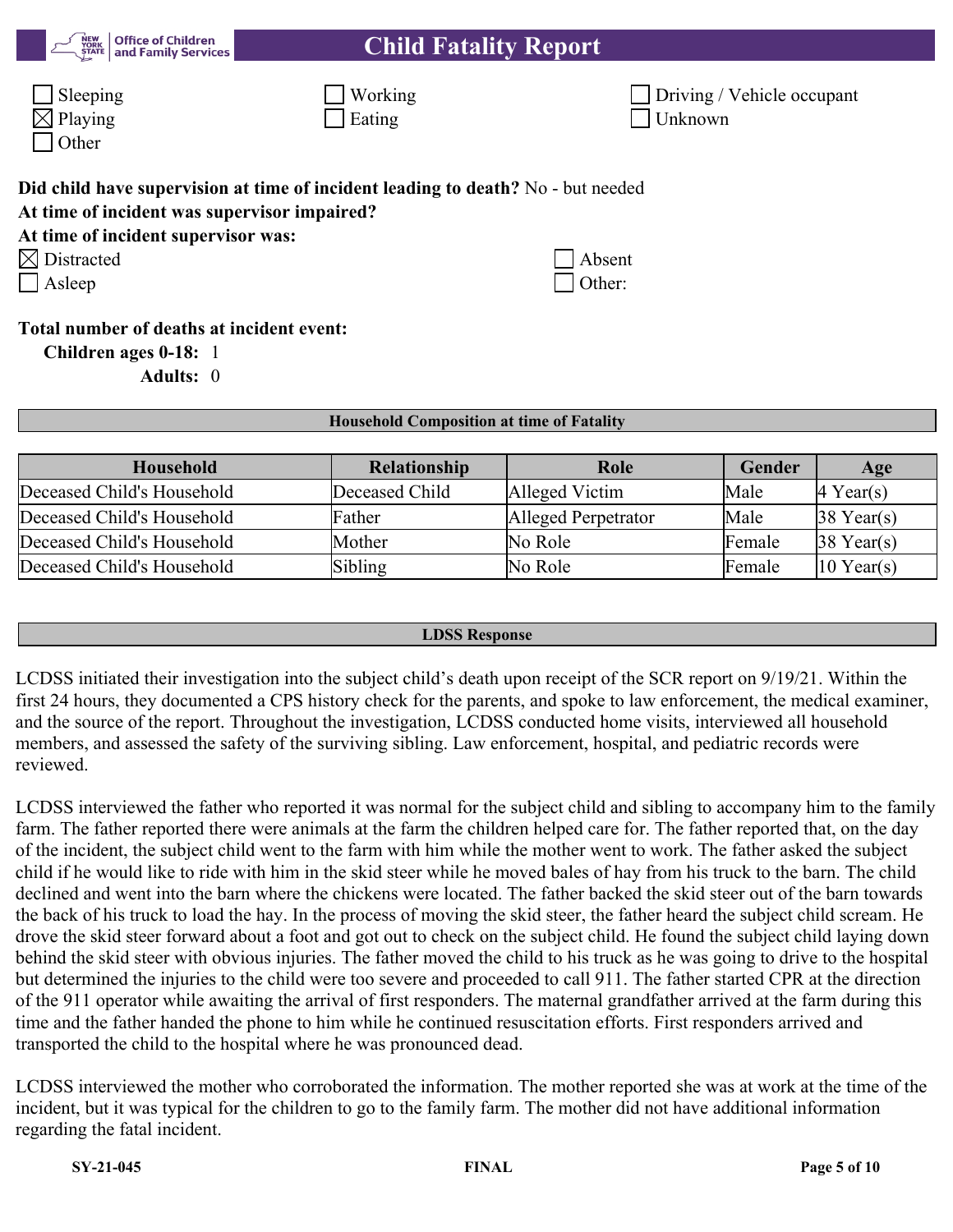The sibling was interviewed. The sibling reported she regularly went to the farm and there were rules she and her brother needed to follow while there. The sibling reported she and her brother were responsible for helping to care for the chickens, collect eggs, not get too close to the cows, and to stay away from farm equipment.

Medical records revealed the child presented to the emergency room with direct trauma to the head with an obvious open skull fracture with significant deformity. The subject child was intubated without a palpable heart rate and his pupils were fixed and dilated. Per EMS, there was no response to treatment during the transport to the hospital. Upon arrival, the subject child was apneic with bilateral pupil dilation. The deformity to the cranium was noted to be consistent with crash trauma.

LCDSS supplied the family with community-based mental health and bereavement counseling referrals. The parents agreed to a safety plan of constant supervision of the sibling at the farm following the death of the subject child. Once case objectives were met, LCDSS closed their investigation

**Official Manner and Cause of Death**

**Official Manner:** Accident **Primary Cause of Death:** From an injury - external cause **Person Declaring Official Manner and Cause of Death:** Medical Examiner

#### **Multidisciplinary Investigation/Review**

## **Was the fatality investigation conducted by a Multidisciplinary Team (MDT)?**Yes

**Comments:** LCDSS adhered to previously approved protocols for joint investigations by coordinating efforts with law enforcement and notifying the DA's office of the death.

**SCR Fatality Report Summary**

#### **Was the fatality referred to an OCFS approved Child Fatality Review Team?**Yes

| <b>SCR Patamy Report Summary</b>               |                                      |                                      |                                     |
|------------------------------------------------|--------------------------------------|--------------------------------------|-------------------------------------|
|                                                |                                      |                                      |                                     |
| <b>Alleged Victim(s)</b>                       | <b>Alleged Perpetrator(s)</b>        | Allegation(s)                        | <b>Allegation</b><br><b>Outcome</b> |
| 059564 - Deceased Child, Male, 4<br><b>Yrs</b> | 059566 - Father, Male, 38<br>Year(s) | DOA / Fatality                       | Substantiated                       |
| 059564 - Deceased Child, Male, 4<br><b>Yrs</b> | 059566 - Father, Male, 38<br>Year(s) | Fractures                            | Substantiated                       |
| 059564 - Deceased Child, Male, 4<br><b>Yrs</b> | 059566 - Father, Male, 38<br>Year(s) | Inadequate Guardianship              | Substantiated                       |
| 059564 - Deceased Child, Male, 4<br>Yrs        | 059566 - Father, Male, 38<br>Year(s) | Internal Injuries                    | Substantiated                       |
| 059564 - Deceased Child, Male, 4<br><b>Yrs</b> | 059566 - Father, Male, 38<br>Year(s) | Lack of Supervision                  | Substantiated                       |
| 059564 - Deceased Child, Male, 4<br><b>Yrs</b> | 059566 - Father, Male, 38<br>Year(s) | Swelling / Dislocations /<br>Sprains | Unsubstantiated                     |

**CPS Fatality Casework/Investigative Activities**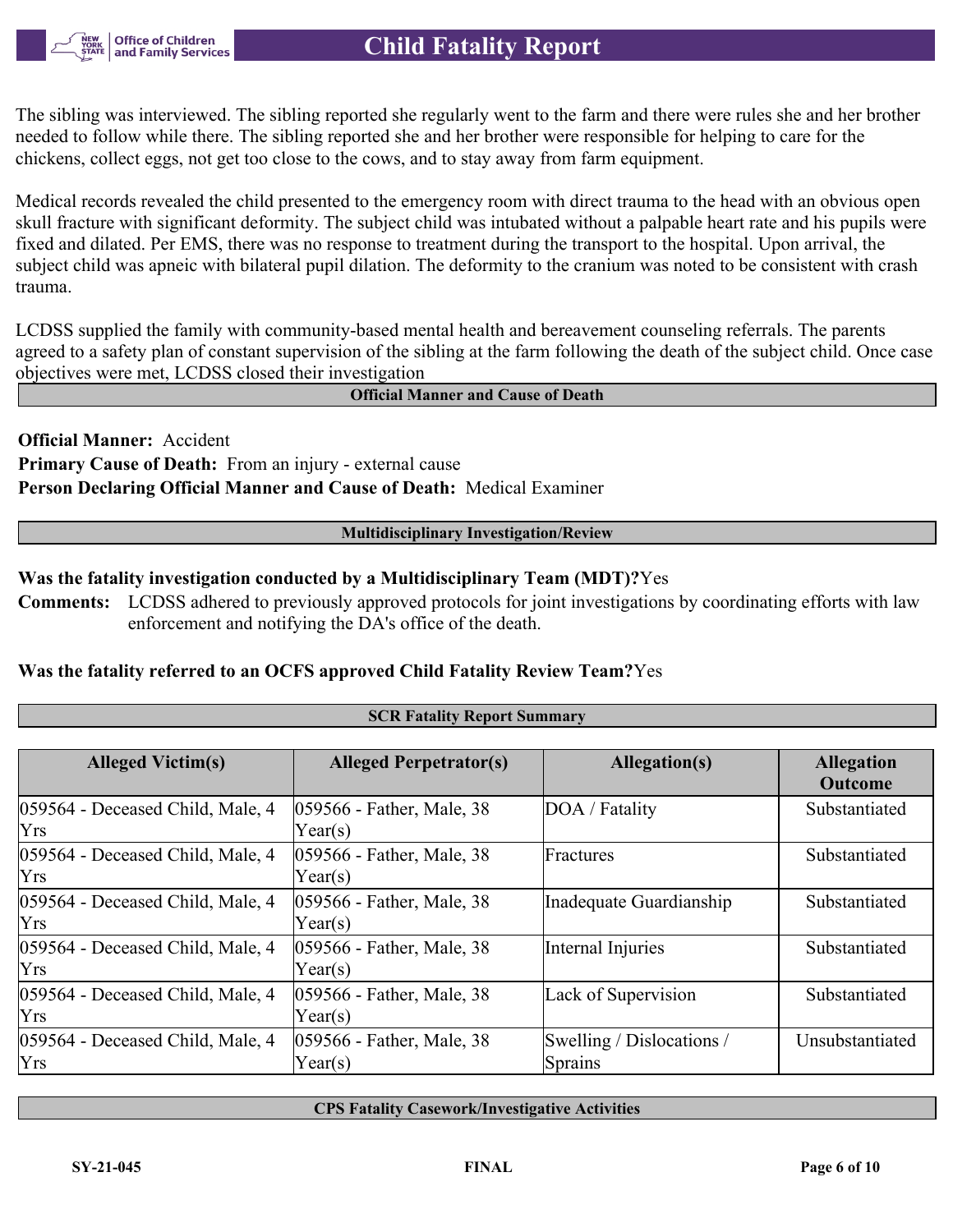

|                                                                                                                                                                           | <b>Yes</b>  | $\bf No$ | N/A | <b>Unable to</b><br><b>Determine</b> |
|---------------------------------------------------------------------------------------------------------------------------------------------------------------------------|-------------|----------|-----|--------------------------------------|
| All children observed?                                                                                                                                                    | $\boxtimes$ |          |     |                                      |
| When appropriate, children were interviewed?                                                                                                                              | $\boxtimes$ |          |     |                                      |
| Alleged subject(s) interviewed face-to-face?                                                                                                                              | $\boxtimes$ |          |     |                                      |
| All 'other persons named' interviewed face-to-face?                                                                                                                       | $\boxtimes$ |          |     |                                      |
| <b>Contact with source?</b>                                                                                                                                               | $\boxtimes$ |          |     |                                      |
| All appropriate Collaterals contacted?                                                                                                                                    | $\boxtimes$ |          |     |                                      |
| Was a death-scene investigation performed?                                                                                                                                | $\boxtimes$ |          |     |                                      |
| Was there discussion with all parties (youth, other household members,<br>and staff) who were present that day (if nonverbal, observation and<br>comments in case notes)? | $\boxtimes$ |          |     |                                      |
| Coordination of investigation with law enforcement?                                                                                                                       | $\boxtimes$ |          |     |                                      |
| Was there timely entry of progress notes and other required<br>documentation?                                                                                             | $\boxtimes$ |          |     |                                      |
|                                                                                                                                                                           |             |          |     |                                      |

#### **Additional information:**

Relevant collateral sources were contacted.

| <b>Fatality Safety Assessment Activities</b> |
|----------------------------------------------|
|                                              |

|                                                                                                                                                                                                                                            | Yes         | N <sub>0</sub> | N/A | <b>Unable to</b><br><b>Determine</b> |
|--------------------------------------------------------------------------------------------------------------------------------------------------------------------------------------------------------------------------------------------|-------------|----------------|-----|--------------------------------------|
| Were there any surviving siblings or other children in the household?                                                                                                                                                                      | $\boxtimes$ |                |     |                                      |
| Was there an adequate assessment of impending or immediate danger to surviving siblings/other children in the<br>household named in the report:                                                                                            |             |                |     |                                      |
| <b>Within 24 hours?</b>                                                                                                                                                                                                                    | $\boxtimes$ |                |     |                                      |
| At 7 days?                                                                                                                                                                                                                                 | $\times$    |                |     |                                      |
| At 30 days?                                                                                                                                                                                                                                | $\boxtimes$ |                |     |                                      |
| Was there an approved Initial Safety Assessment for all surviving<br>siblings/ other children in the household within 24 hours?                                                                                                            | $\boxtimes$ |                |     |                                      |
| Are there any safety issues that need to be referred back to the local<br>district?                                                                                                                                                        |             | $\boxtimes$    |     |                                      |
|                                                                                                                                                                                                                                            |             |                |     |                                      |
| When safety factors were present that placed the surviving siblings/other<br>children in the household in impending or immediate danger of serious<br>harm, were the safety interventions, including parent/caretaker actions<br>adequate? | $\boxtimes$ |                |     |                                      |

| <b>Fatality Risk Assessment / Risk Assessment Profile</b> |            |    |     |                                      |  |  |  |
|-----------------------------------------------------------|------------|----|-----|--------------------------------------|--|--|--|
|                                                           |            |    |     |                                      |  |  |  |
|                                                           | <b>Yes</b> | No | N/A | <b>Unable to</b><br><b>Determine</b> |  |  |  |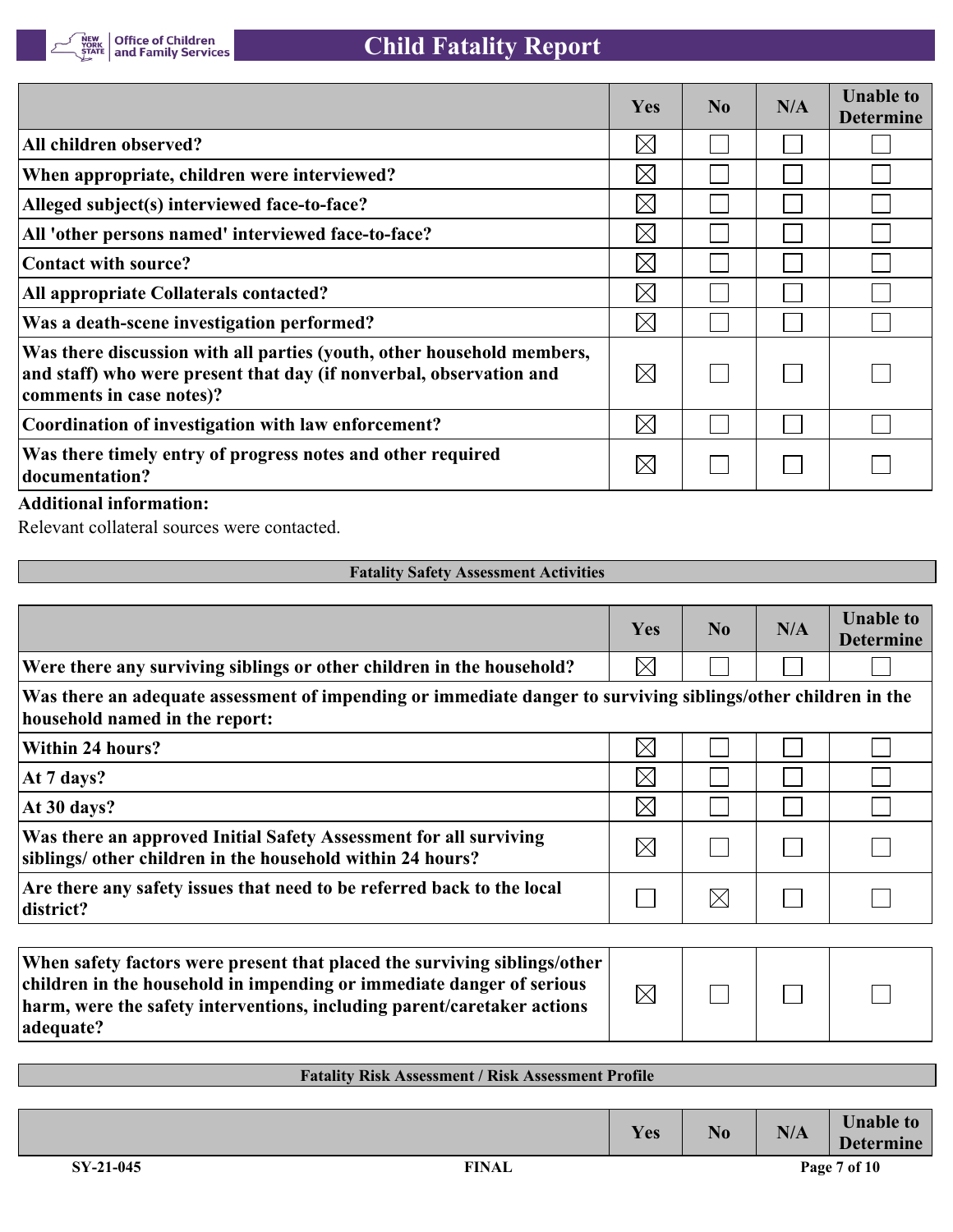

| Was the risk assessment/RAP adequate in this case?                                                                                                                                                                                                                                      | $\times$ |  |  |
|-----------------------------------------------------------------------------------------------------------------------------------------------------------------------------------------------------------------------------------------------------------------------------------------|----------|--|--|
| During the course of the investigation, was sufficient information<br>gathered to assess risk to all surviving siblings/other children in the<br>household?                                                                                                                             |          |  |  |
| Was there an adequate assessment of the family's need for services?                                                                                                                                                                                                                     | $\times$ |  |  |
| Did the protective factors in this case require the LDSS to file a petition<br>in Family Court at any time during or after the investigation?                                                                                                                                           |          |  |  |
| Were appropriate/needed services offered in this case                                                                                                                                                                                                                                   | $\times$ |  |  |
| <b>Explain:</b><br>$\mathsf{I}$ T $\cap$ $\cap$ $\cap$<br>$\mathbf{1}$ and $\mathbf{1}$ and $\mathbf{1}$ and $\mathbf{1}$<br>$\mathbf{r}$ and $\mathbf{r}$<br>$\ddot{a}$ 11 $\ddot{a}$ 1 $\ddot{a}$ 11 $\ddot{a}$ 11 $\ddot{a}$ 11 $\ddot{a}$ 12 $\ddot{a}$ 12 $\ddot{a}$ 12 $\ddot{a}$ |          |  |  |

LCDSS provided resources for community-based bereavement and mental health counseling to the family.

#### **Placement Activities in Response to the Fatality Investigation**

|                                                                                                                                                                                                       | Yes | N <sub>0</sub> | N/A | <b>Unable to</b><br><b>Determine</b> |
|-------------------------------------------------------------------------------------------------------------------------------------------------------------------------------------------------------|-----|----------------|-----|--------------------------------------|
| Did the safety factors in the case show the need for the surviving<br>siblings/other children in the household be removed or placed in foster<br>care at any time during this fatality investigation? |     | $\boxtimes$    |     |                                      |
| Were there surviving children in the household that were removed either<br>as a result of this fatality report / investigation or for reasons unrelated<br>to this fatality?                          |     |                |     |                                      |
| <b>Explain as necessary:</b><br>There was no removal regarding the sibling.                                                                                                                           |     |                |     |                                      |

#### **Legal Activity Related to the Fatality**

## **Was there legal activity as a result of the fatality investigation?** There was no legal activity.

#### **Services Provided to the Family in Response to the Fatality**

| <b>Services</b>               | <b>Provided</b><br>After<br>Death | Offered,<br>but<br><b>Refused</b> | Offered,<br><b>Unknown</b><br>if Used | <b>Not</b><br><b>Offered</b> | <b>Needed</b><br>but<br><b>Unavailable</b> | N/A         | <b>CDR</b><br><b>Lead to</b><br>Referral |
|-------------------------------|-----------------------------------|-----------------------------------|---------------------------------------|------------------------------|--------------------------------------------|-------------|------------------------------------------|
| <b>Bereavement counseling</b> | $\boxtimes$                       |                                   |                                       |                              |                                            |             |                                          |
| <b>Economic support</b>       |                                   |                                   |                                       |                              |                                            | $\boxtimes$ |                                          |
| <b>Funeral arrangements</b>   |                                   |                                   |                                       |                              |                                            | $\boxtimes$ |                                          |
| <b>Housing assistance</b>     |                                   |                                   |                                       |                              |                                            | $\boxtimes$ |                                          |
| <b>Mental health services</b> | $\boxtimes$                       |                                   |                                       |                              |                                            |             |                                          |
| <b>Foster care</b>            |                                   |                                   |                                       |                              |                                            | $\boxtimes$ |                                          |
| Health care                   |                                   |                                   |                                       |                              |                                            | $\boxtimes$ |                                          |
| <b>Legal services</b>         |                                   |                                   |                                       |                              |                                            | $\boxtimes$ |                                          |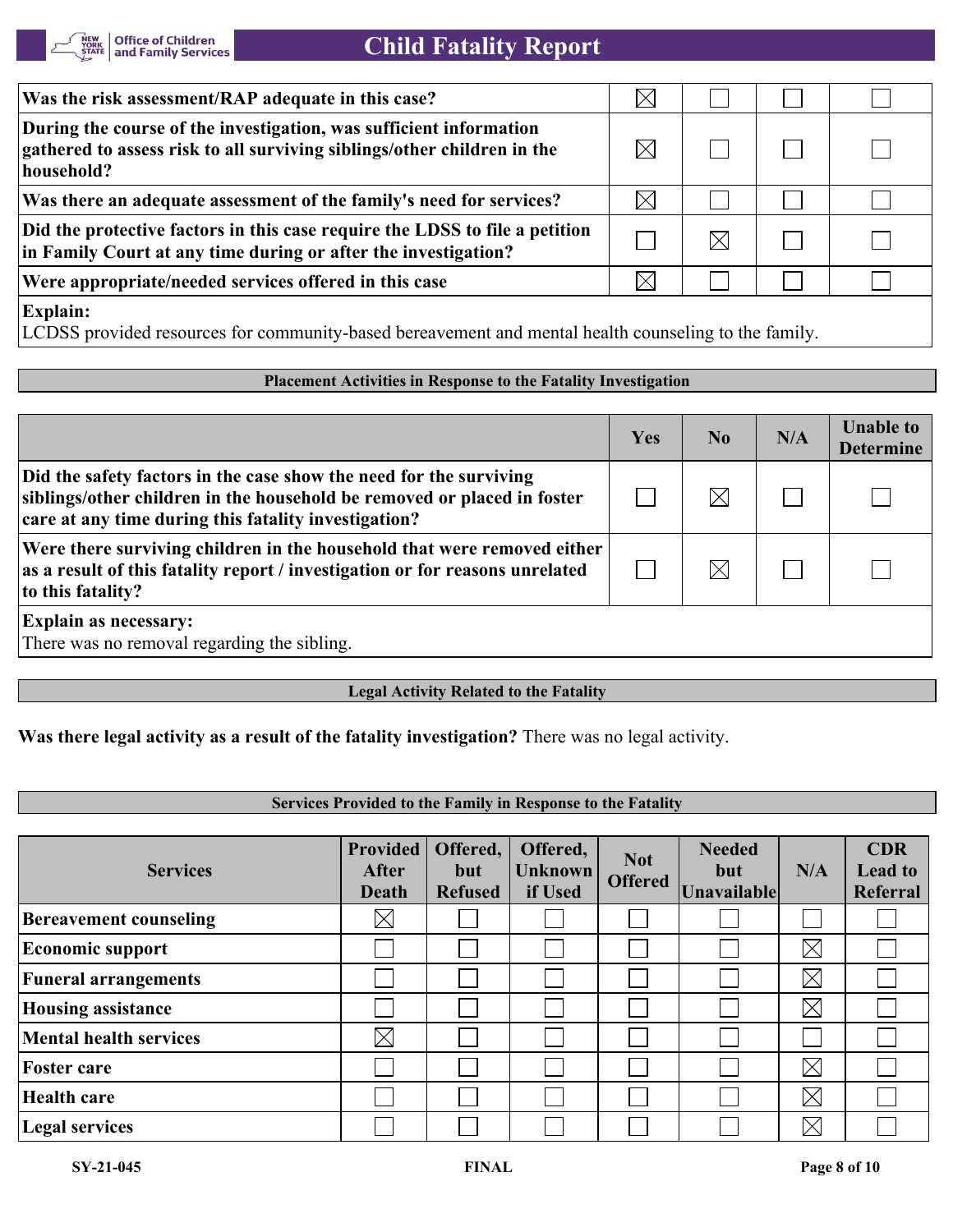

## **Child Fatality Report**

| <b>Family planning</b>                      |             |  |  | $\times$    |  |
|---------------------------------------------|-------------|--|--|-------------|--|
| <b>Homemaking Services</b>                  |             |  |  | $\times$    |  |
| <b>Parenting Skills</b>                     |             |  |  | $\boxtimes$ |  |
| Domestic Violence Services                  |             |  |  | $\times$    |  |
| <b>Early Intervention</b>                   |             |  |  | $\times$    |  |
| Alcohol/Substance abuse                     |             |  |  | $\times$    |  |
| <b>Child Care</b>                           |             |  |  | $\times$    |  |
| Intensive case management                   |             |  |  | $\times$    |  |
| <b>Family or others as safety resources</b> | $\boxtimes$ |  |  |             |  |
| Other                                       |             |  |  | $\times$    |  |
|                                             |             |  |  |             |  |

#### **Additional information, if necessary:**

LCDSS provided the family with referrals for mental health and bereavement services. At the time of case closure, the mother was engaged in counseling. The father was receptive to services but had not yet engaged.

## **Were services provided to siblings or other children in the household to address any immediate needs and support their well-being in response to the fatality?** Yes

**Explain:**

LCDSS provided resources for community-based counseling services to the parents for the sibling.

## **Were services provided to parent(s) and other care givers to address any immediate needs related to the fatality?** Yes

**Explain:**

LCDSS provided the parents with resources for mental health and bereavement counseling services.

## **History Prior to the Fatality**

#### **Child Information**

| Did the child have a history of alleged child abuse/maltreatment?                    | N <sub>0</sub> |
|--------------------------------------------------------------------------------------|----------------|
| Was the child ever placed outside of the home prior to the death?                    | N <sub>0</sub> |
| Were there any siblings ever placed outside of the home prior to this child's death? | No             |
| Was the child acutely ill during the two weeks before death?                         | No             |

## **CPS - Investigative History Three Years Prior to the Fatality**

There is no CPS investigative history in NYS within three years prior to the fatality.

#### **CPS - Investigative History More Than Three Years Prior to the Fatality**

There was no CPS investigative history more than three years prior to the fatality.

**Known CPS History Outside of NYS**